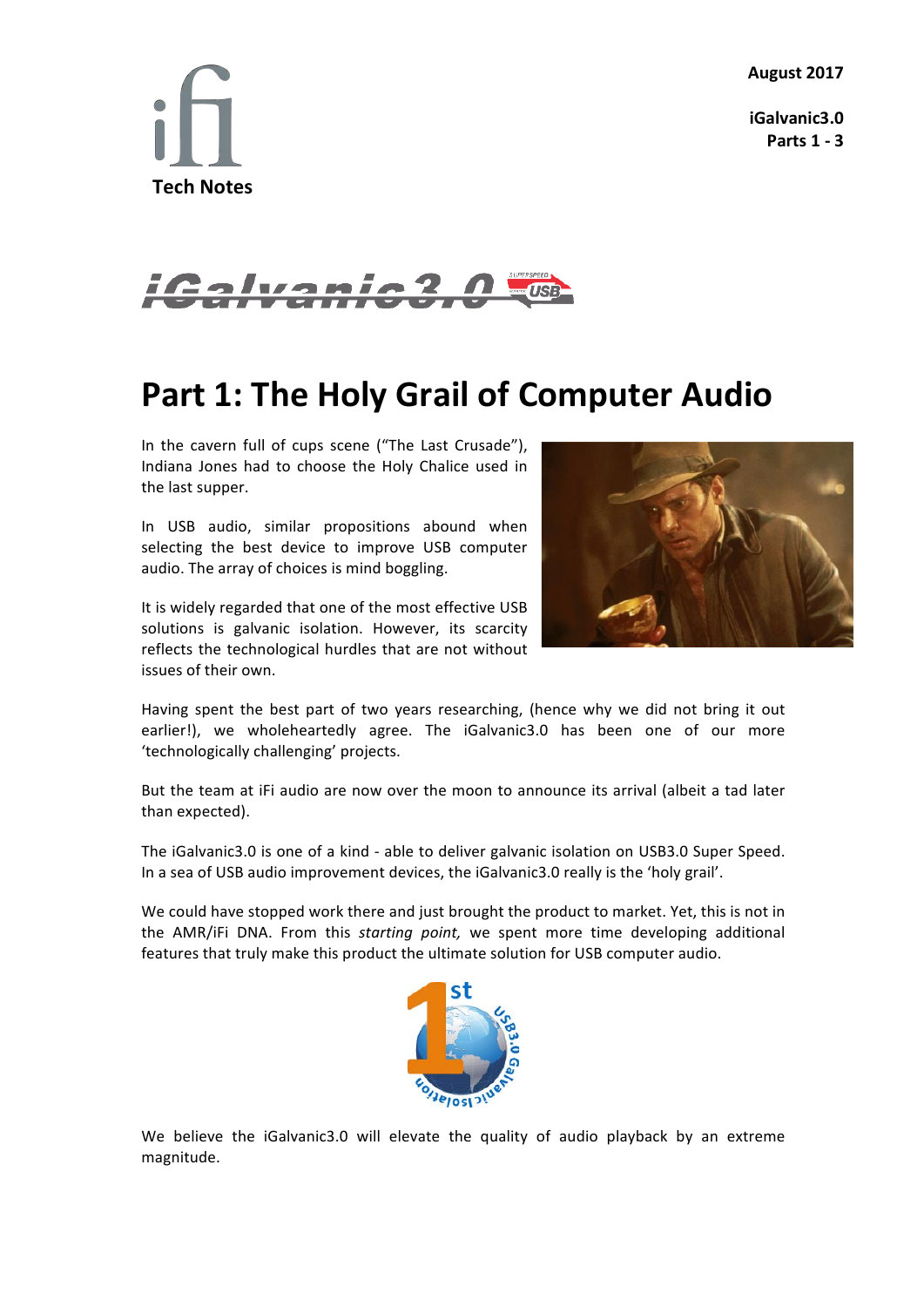# $\ddot{\phantom{a}}$

## **What is the iGalvanic3.0?**



The iGalavnic3.0 is the one-stop USB audio enhancement solution for every computer audiophile. It offers the USB Trinity of:



- I. REclock<sup>2</sup>/ REgenerate<sup>2</sup>/ REbalance<sup>2</sup>
- + II. Audiophile-grade USB3.0/2.0 Galvanic Isolation
- + III. Super-low noise USB power\*

\*Measured noise is 0.5uV (0.0000005V) @ 500mA load. Outperforms non-iFi USB devices. Bettered only by the micro iUSB3.0.

It is a ground-up, dedicated, stand-alone solution that elevates computer audio.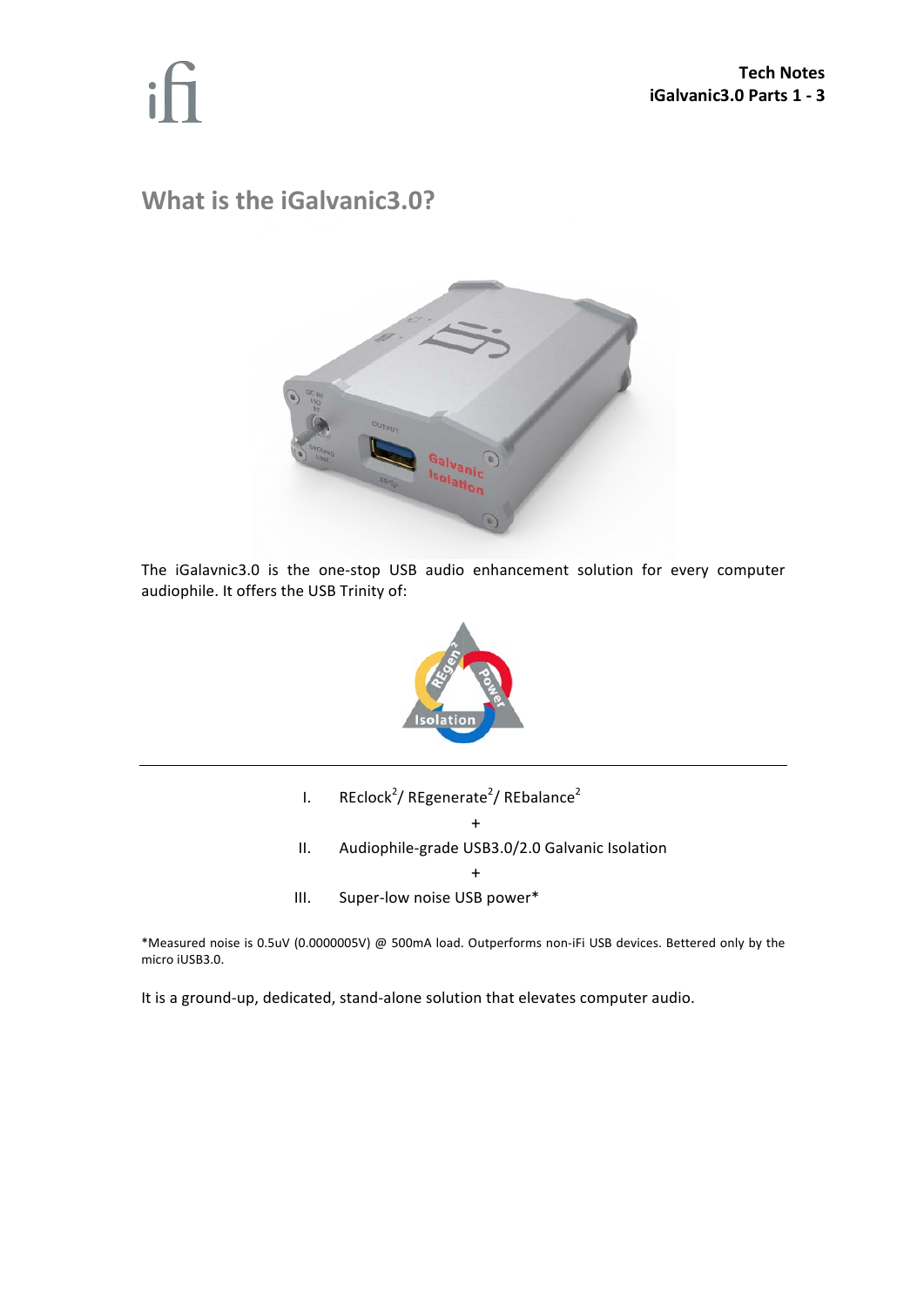**iGalvanic3.0 Parts 1 - 3**



## **Who benefits from the iGalvanic3.0?**

Everyone who uses USB for computer audio but more specifically, the iGalvanic3.0 is the ideal solution to:

- 1) Break ground loops
- 2) Avoid noise-coupling in applications that require hi-speed USB transfers.

Thus, the iGalvanic3.0 is the perfect solution for computer audiophiles through to recording studios seeking maximum sound quality from their USB digital audio system.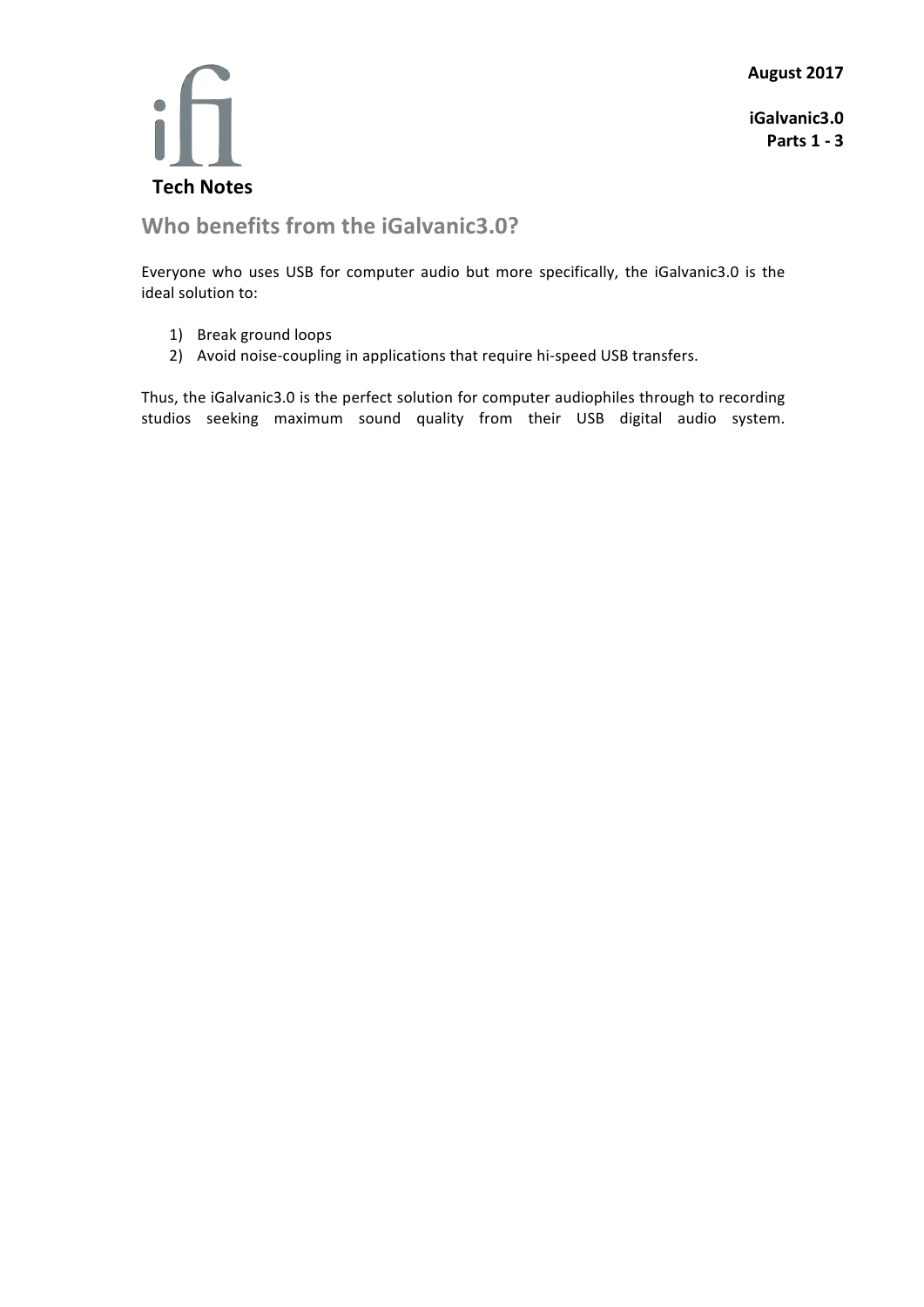# **Part 2: Some are created Extra-Ordinary**

There are three special aspects of the iGalvanic3.0 that in our opinion are unsurpassed:

- I. **'Double' REgenerate<sup>2</sup> /REclock<sup>2</sup> /REbalance<sup>2</sup>** before & after galvanic isolation.
- II. **USB3.0 and USB2.0 Galvanic Isolation** on the IFI USB platform.
- III. **Power Station° Stealth Converter** super-low noise audiophile USB power with Panasonic OsCons.

These are the three standout features of the iGalvanic3.0 but there are more which are covered in detail in this section.

**I. 'Double' REclock<sup>2</sup> /REgenerate<sup>2</sup> /REbalance<sup>2</sup>**

 $REgen<sup>2</sup>$  $REelock<sup>2</sup>$ REbalance<sup>2</sup>

From the development of the iUSB3.0 devices, we have the leading in-house know-how to improve the USB signal (and power). This is reflected in the iGalvanic3.0. Every data flow is regenerated subject to the iGalvanic3.0's own precision master clock system.

We did not stop there. Internal and external auditions - with ONE and TWO stage REgeneration versions of the iGalvanic3.0 – saw listeners unanimously prefer TWO sets of REgeneration.

Not being able to settle for one stage, the iGalvanic3.0 has TWO stages (before & after galvanic isolation) hence 'REgenerate<sup>2</sup>/REclock<sup>2</sup>/REbalance<sup>2'</sup> which goes 'above and beyond' other commercial projects.

This is clearly more expensive to implement and to the best of our knowledge, the iGalavanic3.0 is the only galvanic isolation product that has DOUBLE REgenerate<sup>2</sup>/REclock<sup>2</sup>/REbalance<sup>2</sup> because this was the ONLY way in our book.

**II. All-new USB3.0 galvanic isolation AND USB2.0 galvanic isolation**

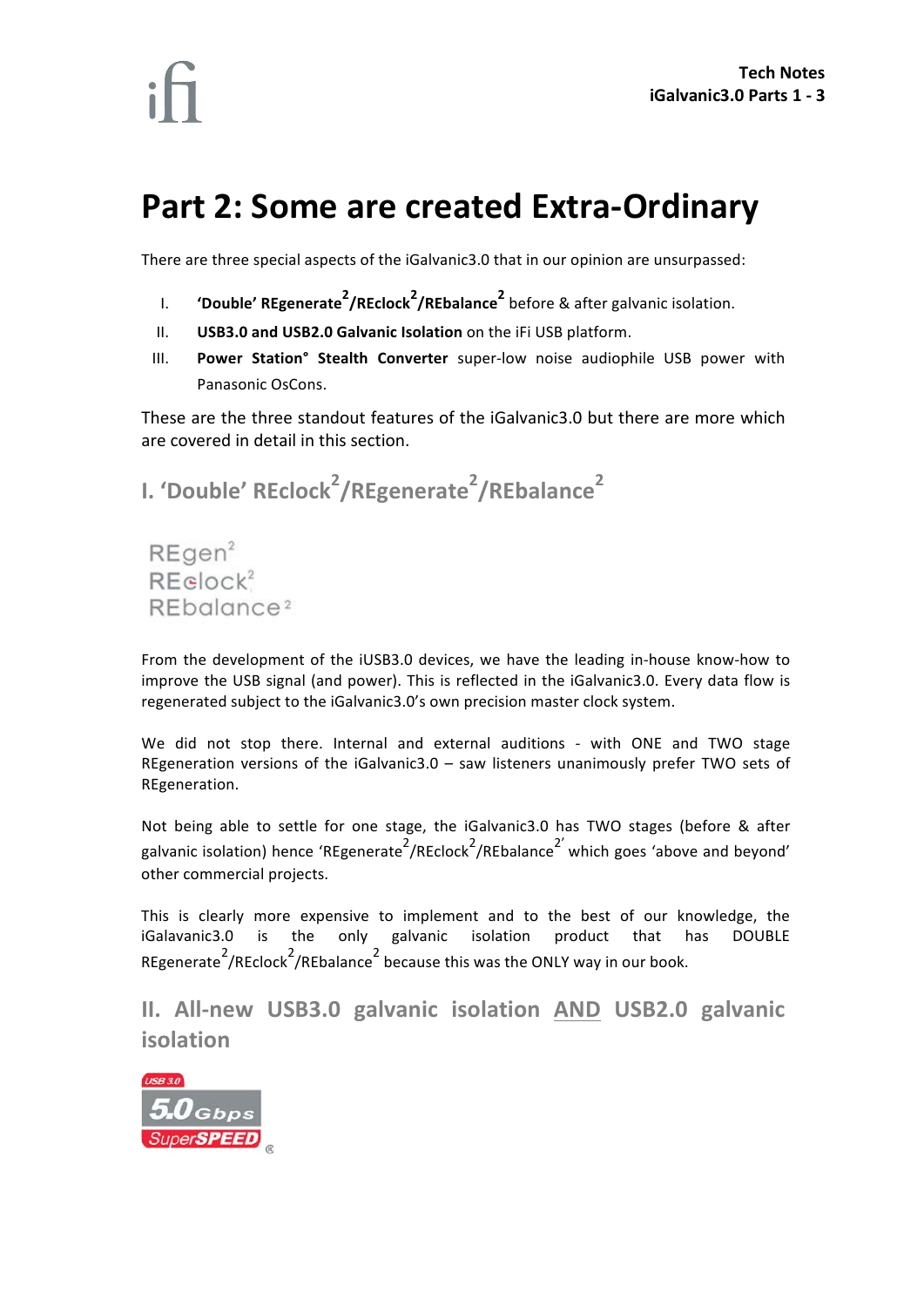

**iGalvanic3.0 Parts 1 - 3**

The iGalvanic3.0 is the only product in the world to offer USB3.0 galvanic isolation. With separate transmitting AND receiving lines, it is superior to USB2.0 at handling high data volumes and is future-proofed.

The iGalvanic3.0 is the only galvanic isolation product suitable for Pro audio use where multichannel recording systems sees bandwidth 'hit the buffers' on USB2.0.

The iGalvanic3.0 is fully USB3.0 (and 2.0) standard compliant, with support for all speeds (from 1.5Mbps to 5Gbps) and all transfer modes (including isochronous audio streaming).



The iGalvanic3.0 features two distinctly separate galvanic isolation stages - one for USB3.0 and the other for USB2.0. They CANNOT be the same because the fundamental architecture is different:

- USB3.0 has separate transmitting AND receiving lines.
- USB2.0 is bi-directional on one SHARED line.

Both USB3.0 and USB2.0 galvanic isolation stages are ground-up, new platforms dedicated for computer audiophile systems and available to no-one else.

**USB2.0 Galvanic isolation technology (1st Gen) vs USB2.0 (AMR/iFi implementation)**



The 1st generation is based upon SerDes (https://en.wikipedia.org/wiki/SerDes). This deconstruction and re-construction of the USB signal is far from ideal. Latency (timing), amongst other things, suffers.

At an early stage, AMR/iFi considered, then discarded, the SerDes platform - and developed a brand new platform. In our opinion, this is technologically superior.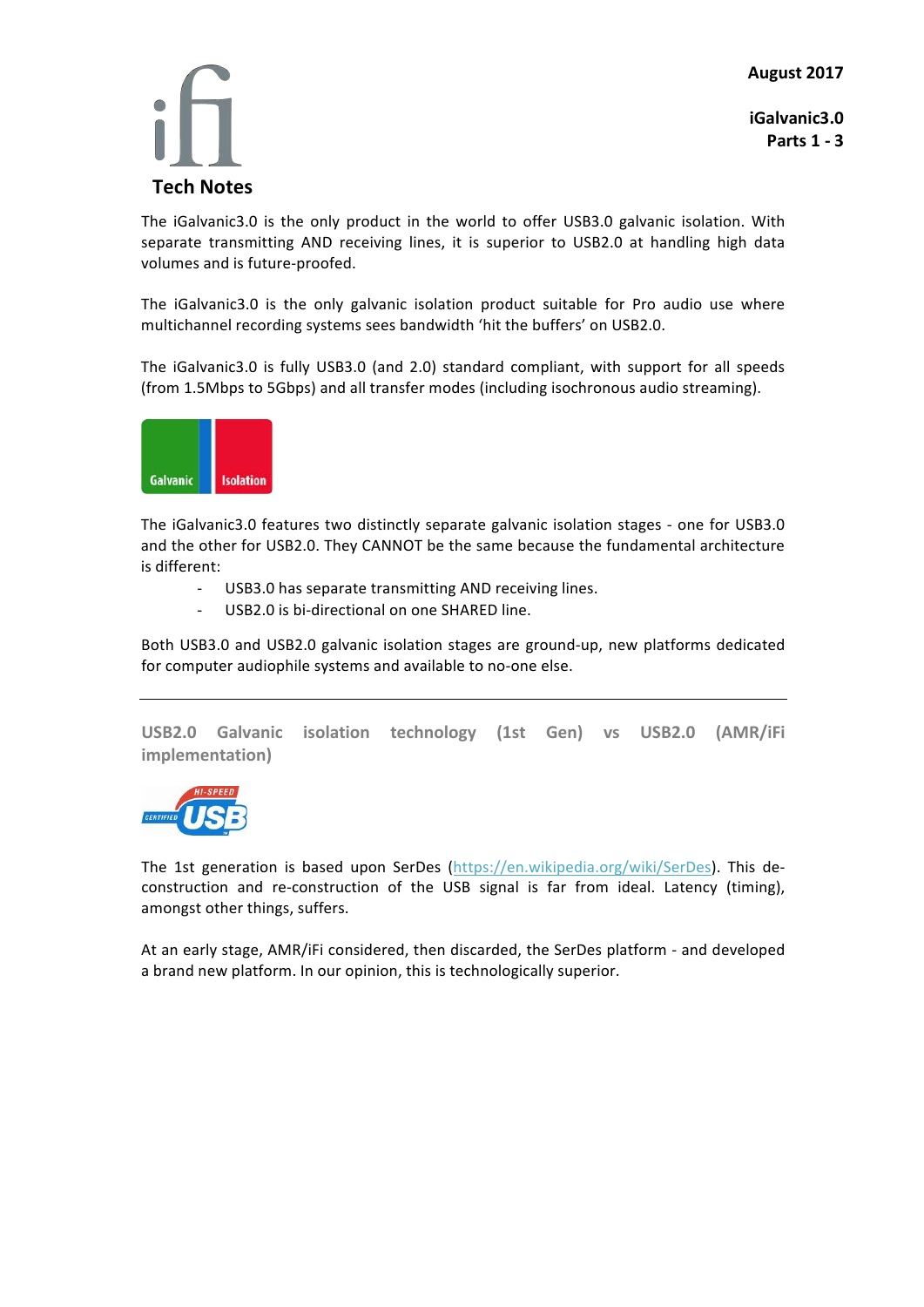*An Analogy: USB2.0 First Gen vs USB2.0 Next Gen*

*First generation implementation - SerDes*

*Imagine for a moment, selecting a route that has a bridge (galvanic isolation) that is too narrow for a lorry (USB audio signal) and cannot handle the weight of the lorry. At the bridge the lorry needs to be dismantled into pieces, the pieces need to be carried across and reassembled on the other side.*

*The Next Generation - AMR/iFi implementation The lorry takes a totally different route, one of a quiet, modern 4 lane bridge where the lorry just cruises across effortlessly.*

The advantages over first generation USB2.0 are:

- I. 100% transparent isolation free from all the deconstructed and reconstructed, compatibility issues/challenges involved with the SerDes (USB2.0 bi-directional) approach.
- II. Just 3 stages of USB Upstream/Isolation/Downstream instead of 7 compared to 1st Generation USB2.0 isolation.

## **III. Audiophile power supply section, onboard.**



For ease of use and utility, the iGalvanic3.0 operates from USB Bus Power. A USB3.0 port is preferred as it is better constructed and supplies more power, 0.9mA (compared to 0.5A on USB2.0).

When operating from a USB3.0 or higher port, the iGalvanic3.0 can deliver up to 0.9A isolated low-noise power.

Measured noise is 0.5uV (0.0000005V) @ 500mA load. This is bettered only by the micro iUSB3.0 and comprehensively outclasses other non-iFi USB devices.

For the ultimate, we do not recommend an LPS as they are very costly yet offer little to no better noise performance. Instead, we recommend the iDefender & iPOWER (5v). Depending upon the type of system, it is possible to place the higher power supplied by the iDefender3.0/iPOWER combination BEFORE or AFTER the iGalvanic3.0 (see later for more details).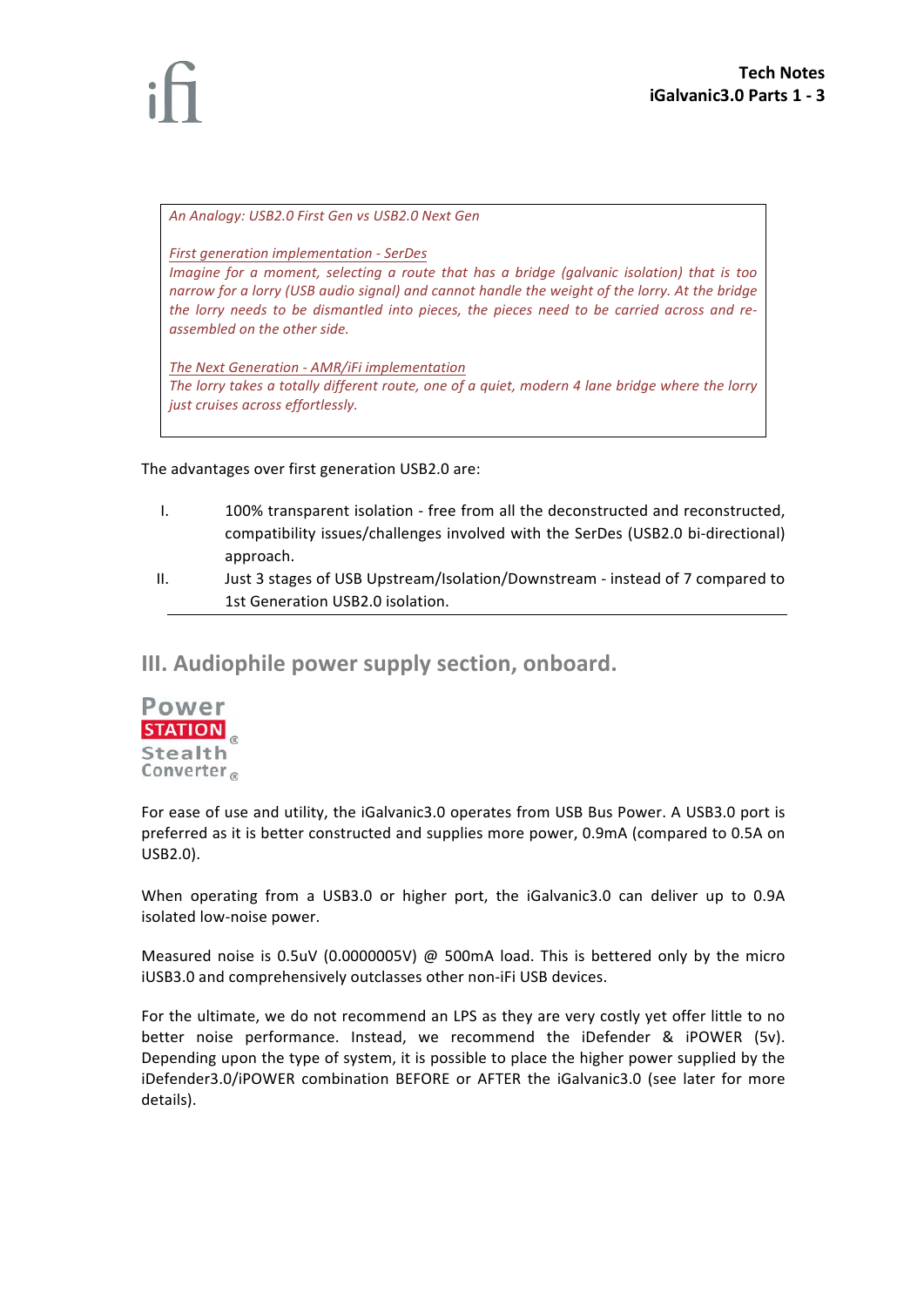**iGalvanic3.0 Parts 1 - 3**



**IV. GroundLink to Major Hum.**



Computer audio systems are a diverse lot. Different grounding schemes require different configurations. Knowing this means the iGalvanic3.0 is dedicated for serious computer audio use – it is able to suit different Ground/Earth setups to remove hum/buzz issues. From start to end, it is a 'ground-up design' (pun intended).

Specifically, the Ground link switch\* is to optimize isolation in systems where:

| $\bullet$ | <b>Full Isolation</b>     | (default – centre position)                               |
|-----------|---------------------------|-----------------------------------------------------------|
| $\bullet$ | DC to RF soft ground-link | (avoid hum in systems without Ground/Earth – up position) |
| $\bullet$ | RF soft ground-link       | (avoid audio drop-outs in systems without RF Earth -      |
|           |                           | down position)                                            |

\*Earth/Ground loops are commonly found and this switch deals with NO or Multiple Earths. It is best to start in the center position and then to try the other settings.

## **IV. Unobtanium component? Let AMR sort.**

The iGalvanic3.0 launch was delayed by several months because we could not produce in volume one atypical but integral component; a High-Frequency Power 'HFP' Transformer.

This is the actual 'HFP' Transformer in the iGalvanic3.0:



It is no ordinary power transformer because:

- I. Operating at high frequencies, it offers the best capacitance-to-noise ratio. ie. Being 10x smaller, it filters 10x better.
- II. Its noise floor is second-to-none; negligible compared to regular-sized counterpart.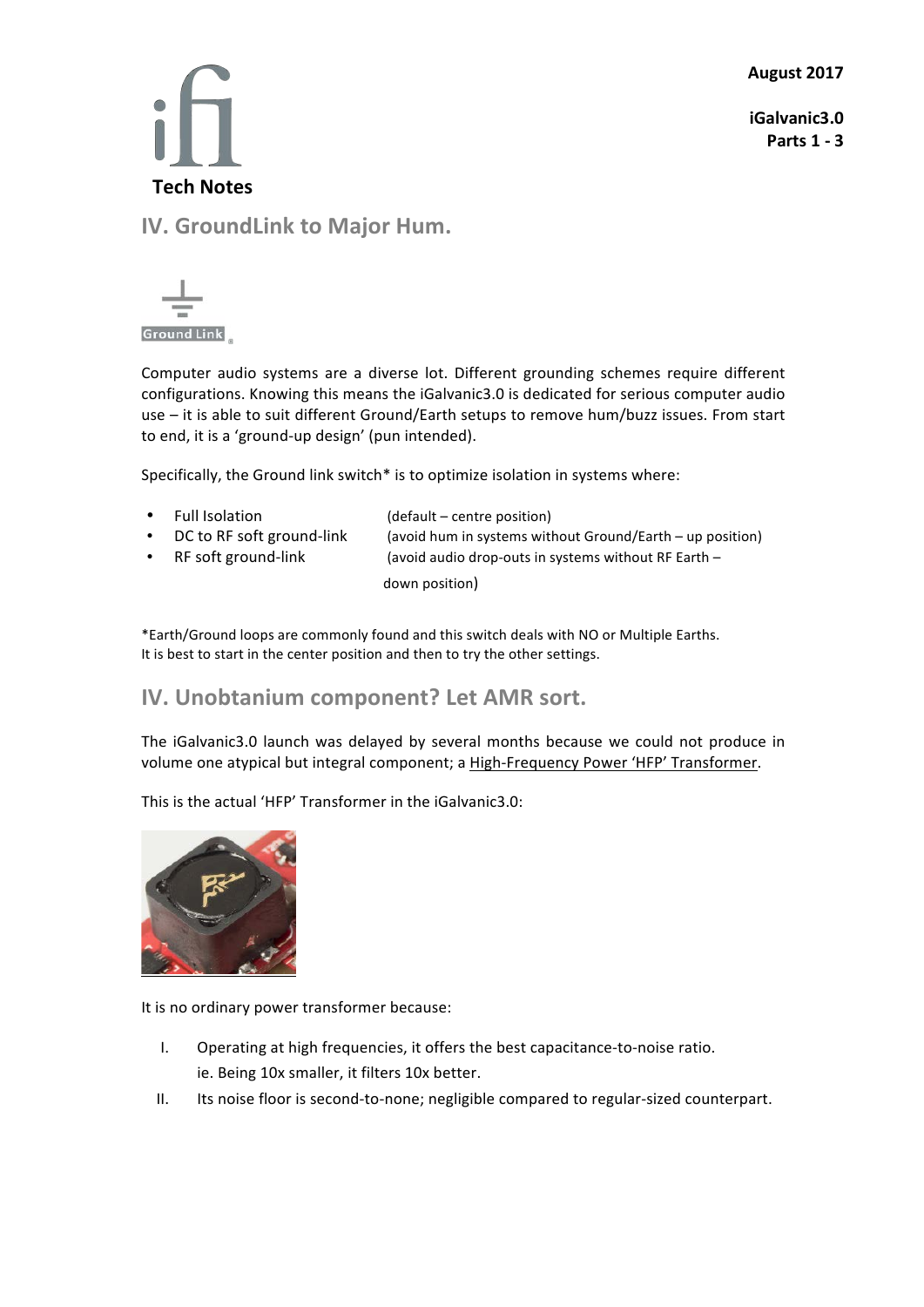Our German supplier could not produce them to the tight tolerances required. We spent the past few months searching for a transformer that met our strict requirements but it seems it does not exist.

Given the AMR/iFi philosophy, we were undeterred. When the going gets tough, the tough gets…..making. So we purchased the materials, equipment and hand-wound them in-house.







It is very difficult to manufacture:

I. Pure 6N OFHC wire must be used.



II. The winding MUST be hand-wound to a special configuration. Machine winding is nigh on impossible (yup, we tried).



III. With the wire core complete, the shield is fitted and a special resin is injected.

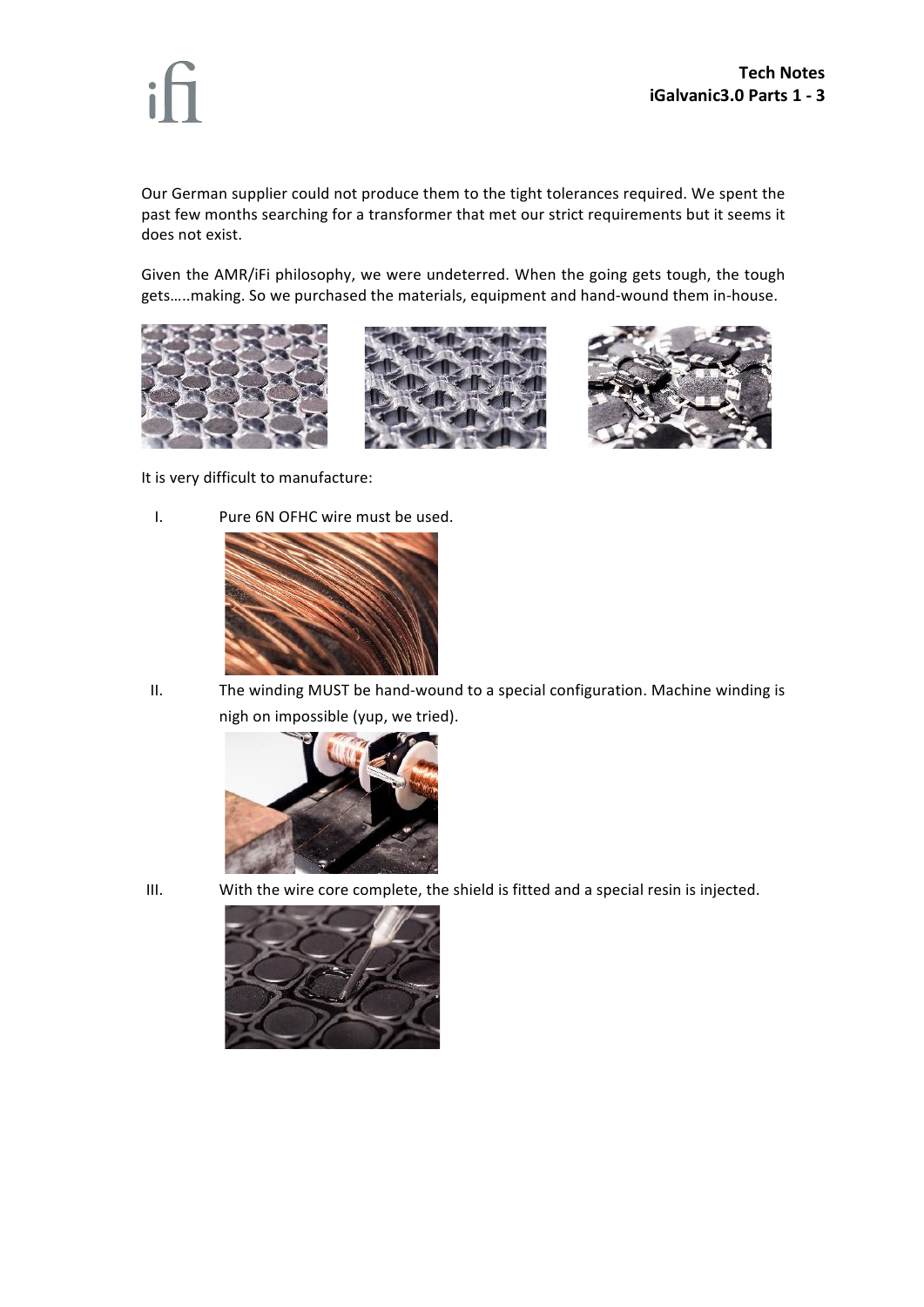**iGalvanic3.0 Parts 1 - 3**



IV. Then oven baked at 120° C for five mins. Here are some we made earlier.



With a width of 10mm only, it is tiny and therefore difficult to handle.

We had to call upon our considerable experience with audio transformers (starting way back with the AMR 77 transformers through to more recently, the Pro iESL) to make a power transformer that would work at the frequencies required for the Stealth Converter Technology.

The result is the AMR High-Frequency Power Transformer which measures very nicely indeed.



**V. Panasonic OSCONs – if good enough for AMR…**

For the iGalvanic3.0, we have pushed the sonic envelope just that 'little bit' further compared to the pre-production units that made the rounds.

At AMR starting from the CD-77 Compact Disk Processor in 2006, we have more than a decade of experience with components including the Panasonic Os-Con.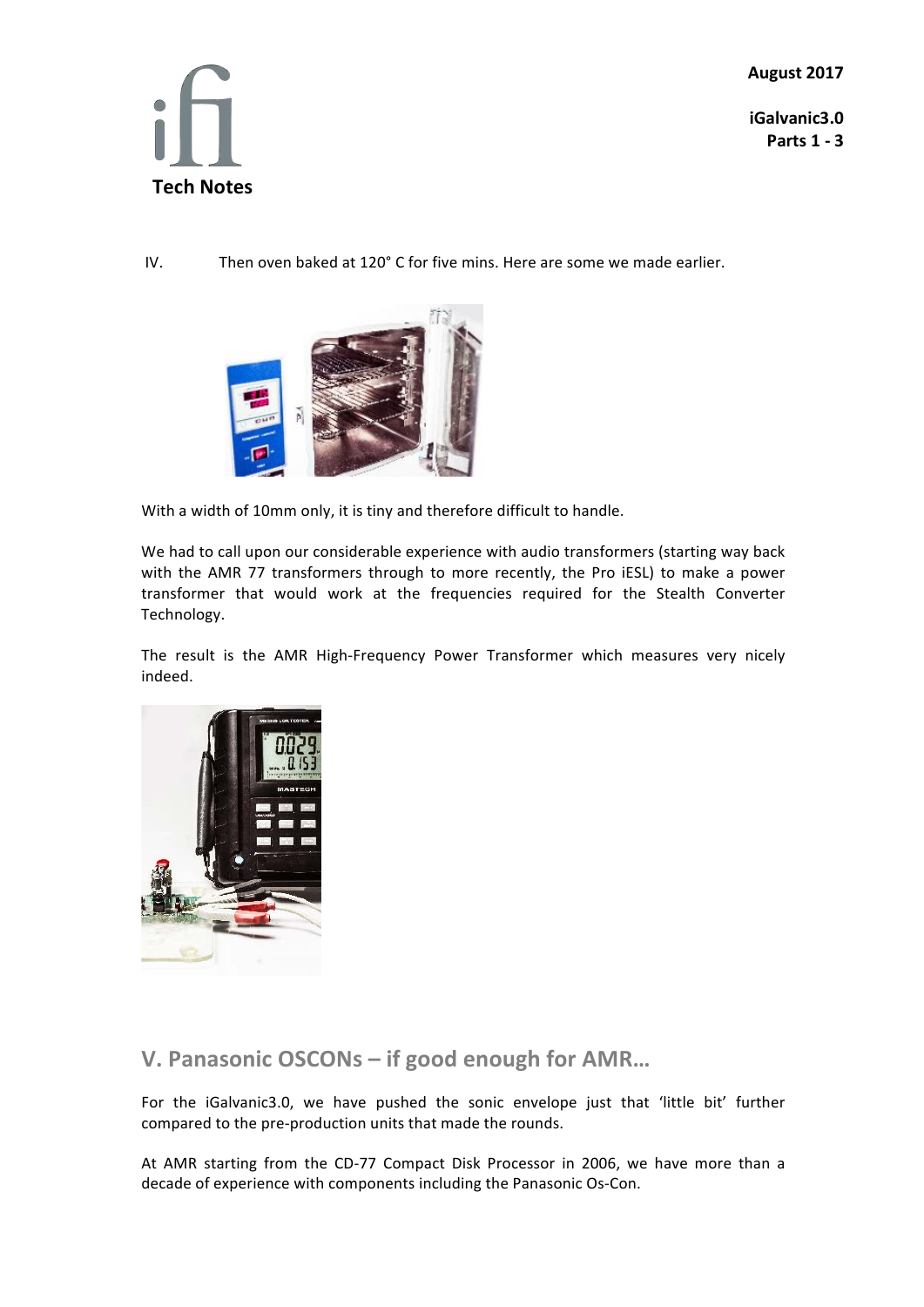#### **Digital Engine from the AMR CD-77**



Trickling down from the AMR, the iGalvanic3.0 is the latest to receive a 'sprinkling' of Panasonic Os-Cons.

#### **The original and best. Sanyo/Panasonic Os-Con.**

Panasonic/Sanyo Os-Con (Organic Semi-Conductor) – are the original made by Sanyo (subsequently acquired by Panasonic in 2009) and are widely regarded as the ultimate capacitor for digital circuitry. We concur. Visibly, they have a distinctive purple marking and being the best (in our opinion) they are also the most expensive. Often costing many times the price of normal electrolytic capacitors, they are seldom found in +US\$5,000 products, never mind the iGalvanic3.0 at <US\$400.



Os-Cons have been around for a good while. Among the larger value capacitors useful in power supplies, they hold a special place. In a ground-breaking series on capacitor performance published in the late Nineties and early Noughties in Wireless World, Cyril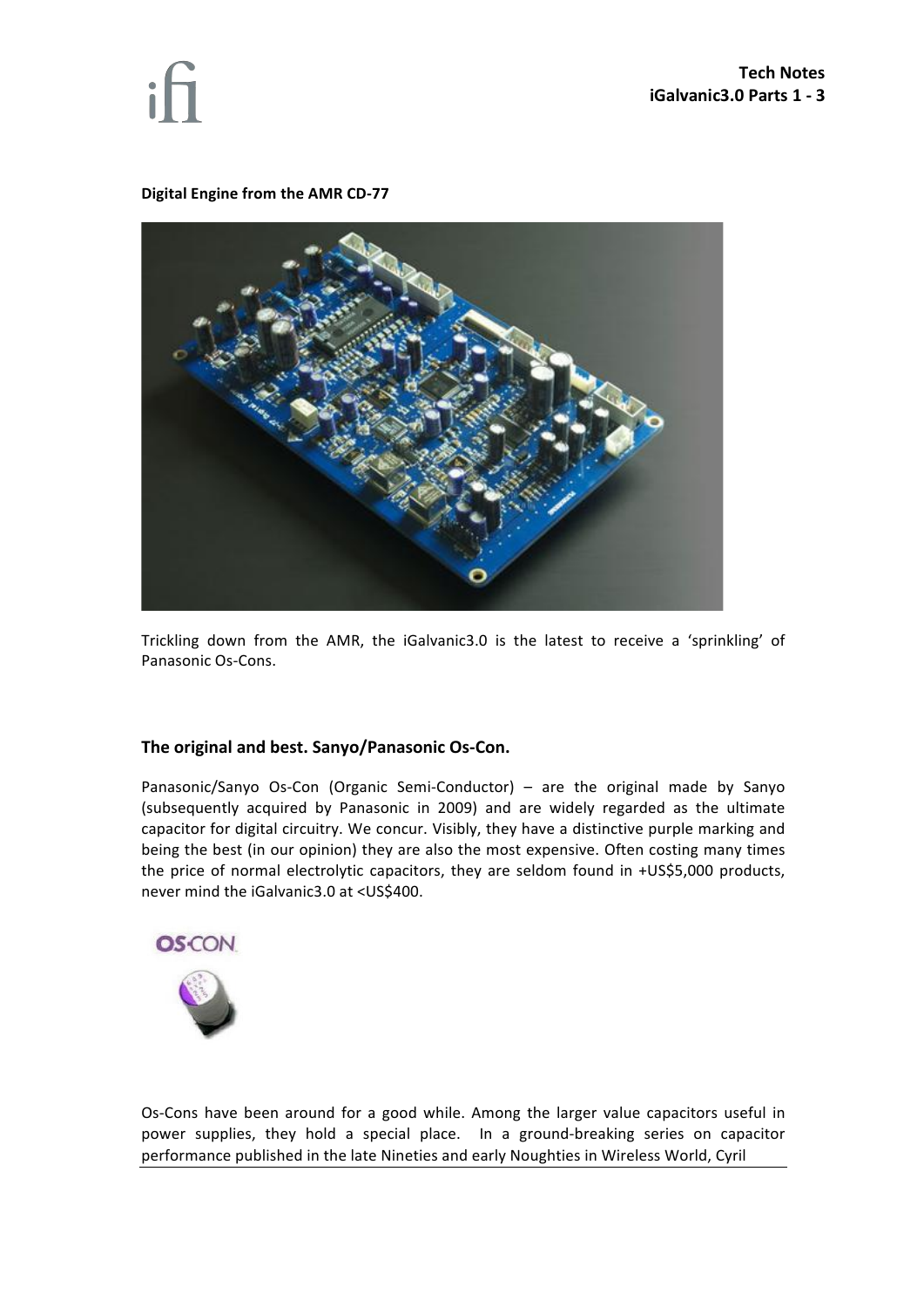**iGalvanic3.0 Parts 1 - 3**



Bateman showed they persistently outperformed all alternatives at high frequencies and were second in low-distortion only to the Elna Silmic.

After the Panasonic takeover, supply chains were changed and they became difficult to obtain. Further, only more recently have Os-Cons become available in the small values/voltages/sizes needed for the relatively miniature equipment in the iFi range.

So despite their steep cost, (around 10x that of common electrolytic capacitors), the micro iDSD Black Label was the first to feature them.

#### **There are Os-Cons and there are Os-CONS.**

As a side note, a few years ago, when the 'Organic Semi-Conductor' patent expired, other manufacturers jumped on the 'Organic Semi-Conductor' bandwagon with their own attempts. We have tested these alternative 'Os-CONS' offered by other manufacturers. We were surprised to find they were little better then generic electrolytic capacitors and dramatically inferior to the original Sanyo product. It is reassuring to know that we have been tempted, but never switched and stayed true to Panasonic Os-Cons.

And here's how they look like both inside and out. Purple = good, whereas anything else = mediocre at best.

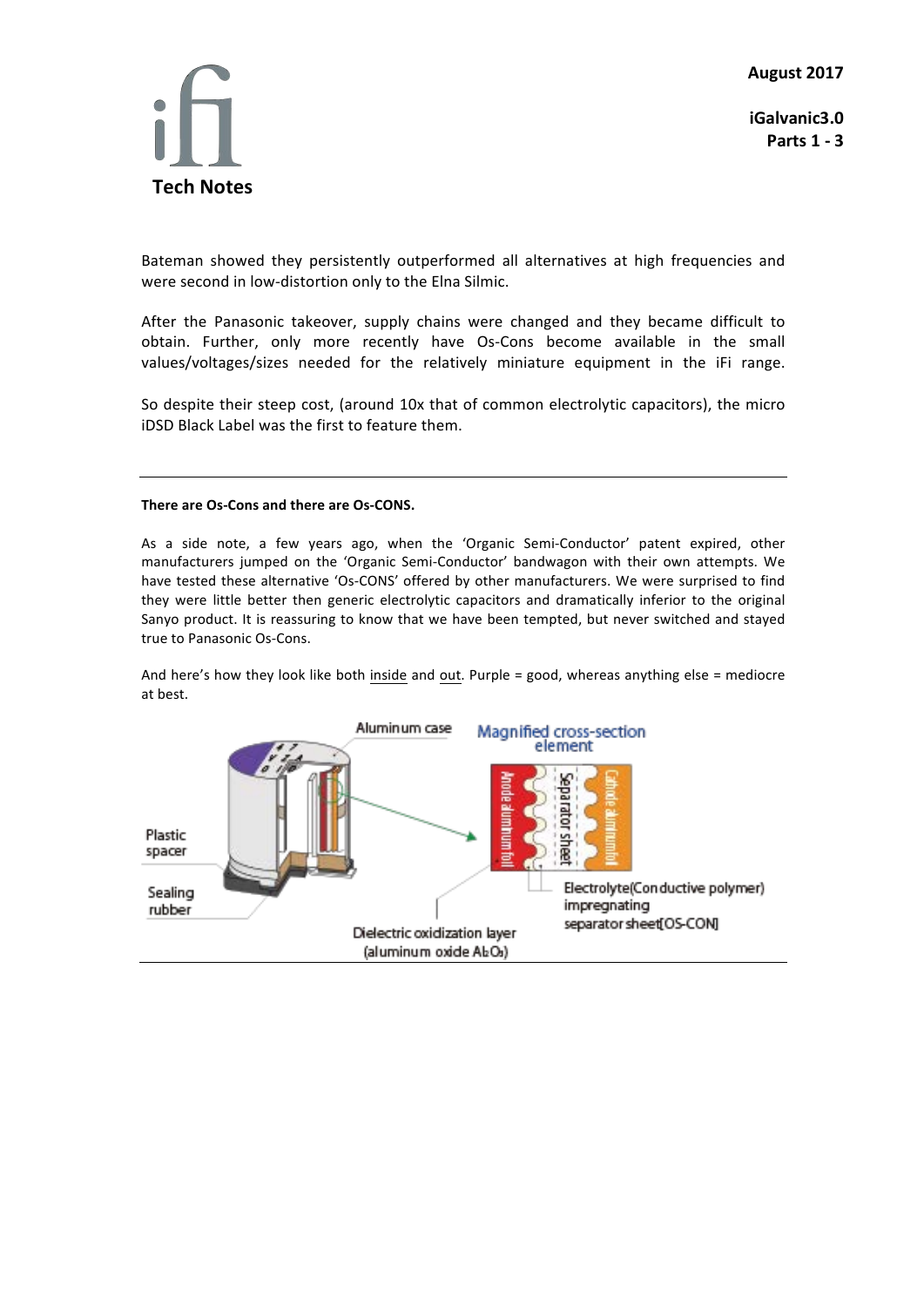### **A sprinkle of the purple magic**

It is only logical that Panasonic/Sanyo with a 16-year start over their less costly imitations, is in our opinion *still* the best which is why the iGalvanic3.0 features the real Os-Con in certain areas:

2 x Power Supply for the downstream REgenerate<sup>2</sup>/REclock<sup>2</sup>/REbalance<sup>2</sup> section.

1 x for the Output Power supply.



**VI. Aircraft-grade aluminium for EMI/RFI shielding**



The iGalvanic3.0 features the iFi trademark aluminum block. This enclosure acts as a shield against harmful electromagnetic interference (EMI/RFI) to further minimize noise. Blocking all the noise coming from a PC results in vast sound quality improvements. Non-aluminium designs offer little to no shielding from EMI/RFI.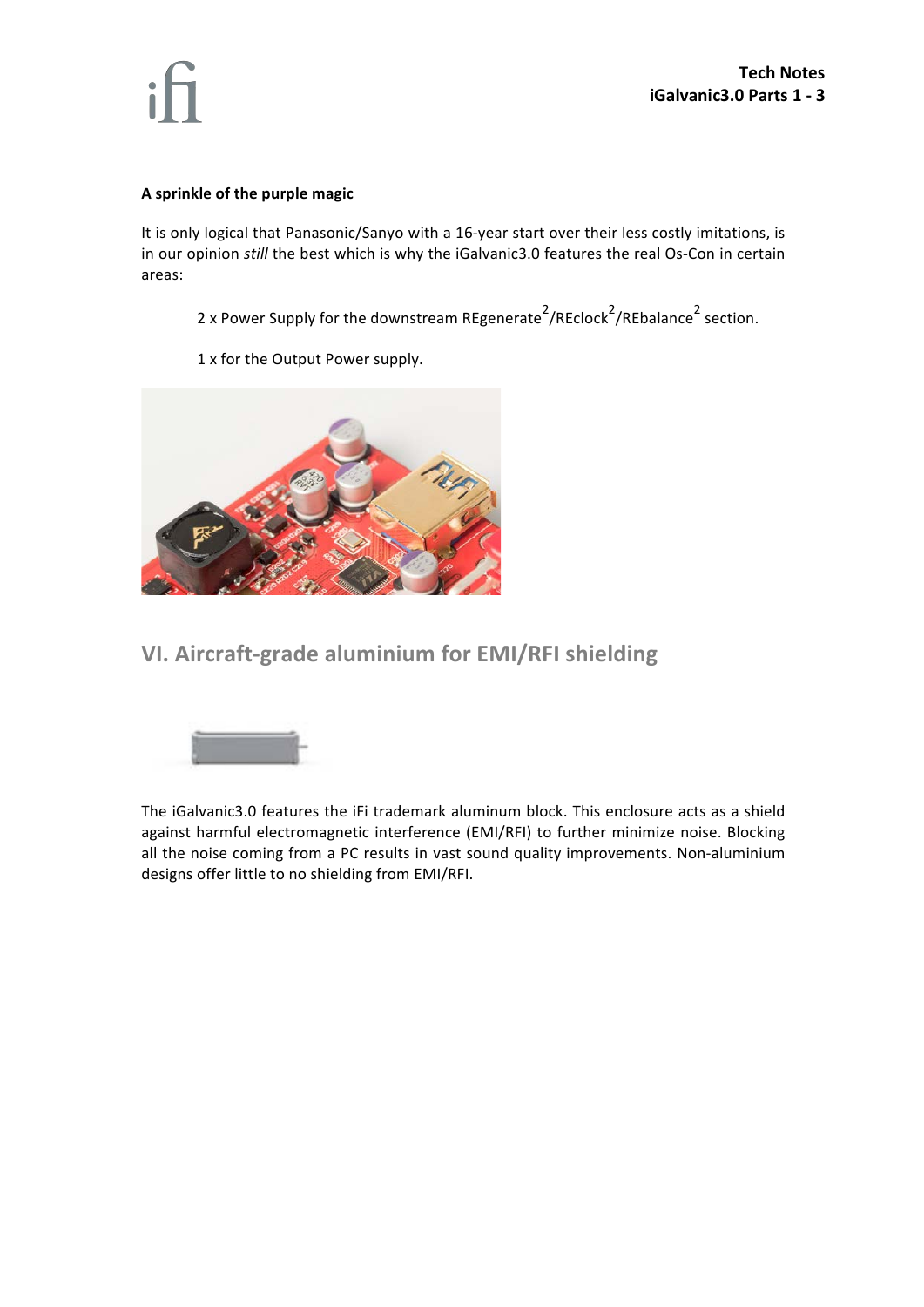**iGalvanic3.0 Parts 1 - 3**



# **Part 3 - How do the iGalvanic3.0 and iUSB3.0 fit together?**

Most, who require the 'holy grail' of galvanic isolation, will use the iGalvanic3.0 stand-alone. Using the analogy of adding an external clock to a DAC, the micro iUSB3.0 compliments the iGalvanic3.0 in a similar vein.

Add the micro iUSB3.0 to the iGalvanic3.0 for those who wish for the last 5%-10% of sound improvement and additional enhancement options:

- 1) The absolute quietest power supply AND
- 2) Dual-headed outputs for audio + power transmission via Gemini USB cable AND
- 3) Dual-ports: for dedicated SSD/HDD and DAC transmission lines.

For the perfectionist with a reference class, money-no-object system with a +US\$10,000 DAC striving for the absolute zenith to add the drop of performance, we recommend to compliment with the micro iUSB3.0. Which adds additional benefits outside of the scope of the iGalvanic3.0 such as Dual-Ports and a noise floor of 0.1uV (0.0000001V).



**The iGalvanic3.0 doesn't really compare to others.** Other USB galvanic isolation devices are limited to Full Speed (12 Mbps) and Low Speed (1.5 Mbps) transmission.

By comparison the iGalvanic3.0 represents the next generation as it is capable of transmitting USB Hi-Speed (480 Mbps) and USB3.0 Super-speed (5Gbps) as well as the lower speeds while providing full galvanic isolation of both the data and the power/ground lines.

Where others have stopped at USB2.0 galvanic isolation, we started with USB3.0 galvanic isolation and absolutely turbocharged the device for the ultimate in USB audio:

- 1) REgenerate<sup>2</sup>/REclock<sup>2</sup>/REbalance<sup>2</sup> 'double stages
- 2) USB3.0 galvanic isolation and specified it for high-performance computer audio only
- 3) Power Station: Stealth Converter -ultra low-noise, regulated USB power throughout